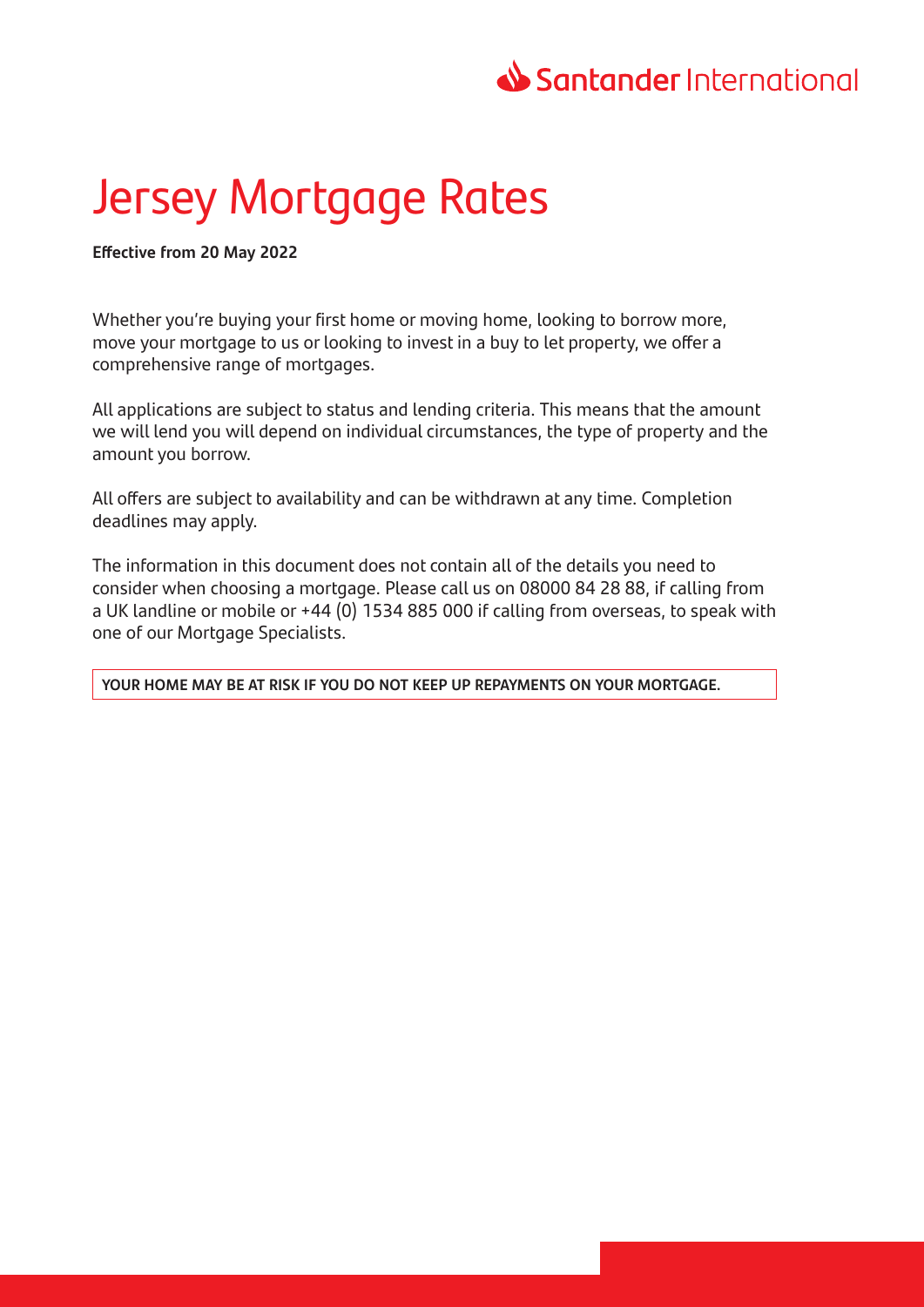# Our ranges are designed with you in mind

#### **Fixed rate mortgages**

The interest rate on a fixed rate mortgage is fixed for a set period of time. So even if the Bank of England base rate changes during the fixed rate period, your payment amount remains the same. After the fixed rate period finishes (see table below for details), your interest rate will change to Santander International's Follow-on Rate which is a variable rate that tracks at 3.25% above the Bank of England base rate (currently 1.00%), giving a current rate payable of 4.25%. An Early Repayment Charge (ERC) may apply if the mortgage is repaid during the fixed rate period. Please see the final page of this document for more details on the ERC.

#### **Initial interest rate period**

| <b>Product</b>                    | Initial rate period finishes |
|-----------------------------------|------------------------------|
| 2 Year Fixed (including fee free) | 2 years after completion     |
| 5 Year Fixed (including fee free) | 5 years after completion     |

#### **Tracker rate mortgages**

The interest rate 'tracks' the Bank of England base rate for a set period of time and can therefore change. After the tracker rate period finishes (see table below for details), your interest rate will change to Santander International's Follow-on Rate which is a variable rate that tracks at 3.25% above the Bank of England base rate (currently 1.00%), giving a current rate payable of 4.25%.

#### **Tracker rate period**

| Product                                                              | Initial rate period finishes |
|----------------------------------------------------------------------|------------------------------|
| 2 Year Tracker (including fee free) $\vert$ 2 years after completion |                              |

### **Fee options**

Whether you're buying your first home, moving house, looking to borrow more or remortgage to us, we appreciate that it can be an expensive time. We offer the following fee options so that you can choose which option will suit you best:

#### **Standard Fees:**

- <sup>o</sup> A product fee is payable. You can choose to pay this at the time you're taking out your mortgage, or alternatively you can choose to add the product fee to the mortgage. If you decide to do this you'll pay interest on this amount over the term of your mortgage, plus
- <sup>o</sup> A valuation fee is payable so that the property's value can be independently assessed. This fee is payable when the survey is requested.

#### **Fee Free:**

- <sup>o</sup> No separate product fee is payable, however the interest rate payable will normally be a little bit higher as a result.
- One free standard valuation (on a property valued up to £1.6 million) is also included in the Fee Free option. If you need to have more than one property valuation then a valuation fee will become payable on the second and any subsequent valuation requests.
- All other charges outlined in our tariff may apply.

# **Representative example**

A mortgage of £470,000 payable over 25 years would require 60 monthly payments of £2,129.86 and 240 monthly payments of £2,468.44. This is based on an initial fixed rate for 5 years at 60% loan to value (LTV) at 2.59% and then Santander International's Follow‑on Rate of 4.25% variable (Bank of England base rate, currently 1.00%, plus 3.25%) for the remaining 20 years. The total amount payable would be £721,667.56 (mortgage including a £999 product fee, plus £250,218.56 interest and a £225 account fee). The overall cost for comparison is 3.7% APRC representative.

This example is an illustration of a typical mortgage and its total cost.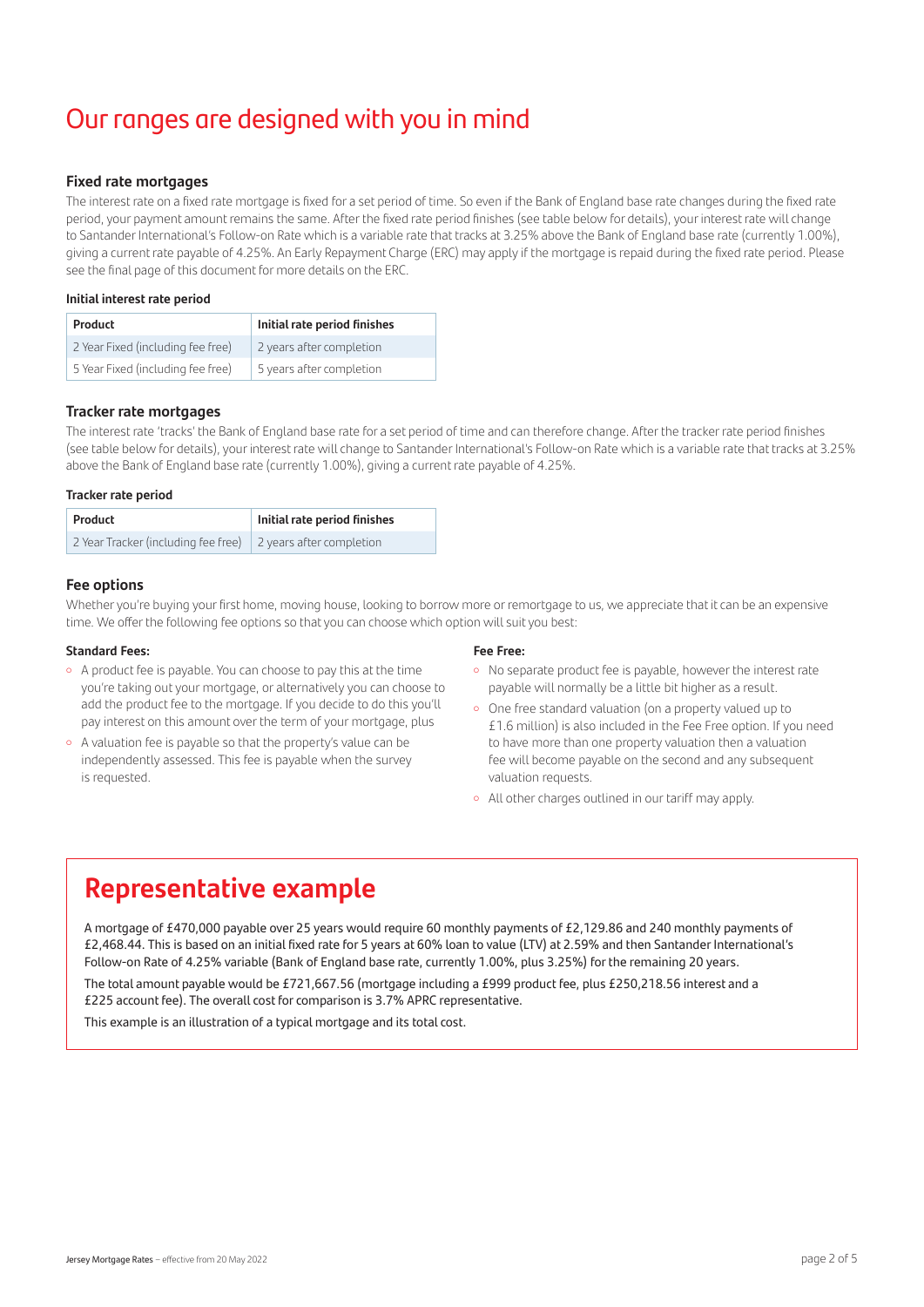## **Maximum Loan to Value – 60%**

| Product                   | <b>Initial</b><br>rate | Differential to<br><b>Bank of England</b><br><b>Base Rate</b><br>(currently 1.00%) | Then changes<br>to our<br><b>Follow-on Rate</b><br>(variable) | Overall cost<br>for comparison<br>(APRC) | Product<br>fee | <b>Free standard</b><br>valuation | Early<br>Repayment<br>Charge (ERC) | Product<br>code |
|---------------------------|------------------------|------------------------------------------------------------------------------------|---------------------------------------------------------------|------------------------------------------|----------------|-----------------------------------|------------------------------------|-----------------|
| 2 Year Tracker            | 1.99%                  | 0.99%                                                                              | 4.25%                                                         | 3.4%                                     | £999           | No.                               | n/a                                | <b>SIM342S</b>  |
| 2 Year Tracker (fee free) | 2.34%                  | 1.34%                                                                              | 4.25%                                                         | 3.6%                                     | £0             | 1 free valuation                  | n/a                                | SIM343F         |
| 2 Year Fixed              | 2.09%                  | n/a                                                                                | 4.25%                                                         | 3.5%                                     | £999           | No.                               | 2%                                 | <b>SIM548S</b>  |
| 2 Year Fixed (fee free)   | 2.44%                  | n/a                                                                                | 4.25%                                                         | 3.6%                                     | £0             | 1 free valuation                  | 2%                                 | SIM549F         |
| 5 Year Fixed              | 2.59%                  | n/a                                                                                | 4.25%                                                         | 3.7%                                     | £999           | No.                               | 3%                                 | <b>SIM560S</b>  |
| 5 Year Fixed (fee free)   | 2.74%                  | n/a                                                                                | 4.25%                                                         | 3.7%                                     | £0             | 1 free valuation                  | 3%                                 | SIM561F         |

# **Maximum Loan to Value – 70%**

| Product                   | <b>Initial</b><br>rate | Differential to<br><b>Bank of England</b><br><b>Base Rate</b><br>(currently $1.00\%$ ) | Then changes<br>to our<br><b>Follow-on Rate</b><br>(variable) | Overall cost<br>for comparison<br>(APRC) | Product<br>fee | <b>Free standard</b><br>valuation | Early<br>Repayment<br>Charge (ERC) | Product<br>code |
|---------------------------|------------------------|----------------------------------------------------------------------------------------|---------------------------------------------------------------|------------------------------------------|----------------|-----------------------------------|------------------------------------|-----------------|
| 2 Year Tracker            | 2.05%                  | .05%                                                                                   | 4.25%                                                         | 3.5%                                     | £999           | <b>No</b>                         | n/a                                | SIM344S         |
| 2 Year Tracker (fee free) | 2.40%                  | 1.40%                                                                                  | 4.25%                                                         | 3.6%                                     | £0             | 1 free valuation                  | n/a                                | SIM345F         |
| 2 Year Fixed              | 2.15%                  | n/a                                                                                    | 4.25%                                                         | 3.5%                                     | £999           | <b>No</b>                         | 2%                                 | <b>SIM550S</b>  |
| 2 Year Fixed (fee free)   | 2.50%                  | n/a                                                                                    | 4.25%                                                         | 3.6%                                     | £0             | 1 free valuation                  | 2%                                 | SIM551F         |
| 5 Year Fixed              | 2.69%                  | n/a                                                                                    | 4.25%                                                         | 3.7%                                     | £999           | <b>No</b>                         | 3%                                 | <b>SIM562S</b>  |
| 5 Year Fixed (fee free)   | 2.84%                  | n/a                                                                                    | 4.25%                                                         | 3.8%                                     | £0             | 1 free valuation                  | 3%                                 | SIM563F         |

## **Maximum Loan to Value – 75%**

| Product                   | <b>Initial</b><br>rate | Differential to<br><b>Bank of England</b><br><b>Base Rate</b><br>(currently $1.00\%$ ) | Then changes<br>to our<br><b>Follow-on Rate</b><br>(variable) | Overall cost<br>for comparison<br>(APRC) | Product<br>fee | Free standard<br>valuation | Early<br>Repayment<br>Charge (ERC) | Product<br>code |
|---------------------------|------------------------|----------------------------------------------------------------------------------------|---------------------------------------------------------------|------------------------------------------|----------------|----------------------------|------------------------------------|-----------------|
| 2 Year Tracker            | 2.05%                  | 1.05%                                                                                  | 4.25%                                                         | 3.5%                                     | £999           | No.                        | n/a                                | <b>SIM346S</b>  |
| 2 Year Tracker (fee free) | 2.40%                  | 1.40%                                                                                  | 4.25%                                                         | 3.6%                                     | £0             | 1 free valuation           | n/a                                | SIM347F         |
| 2 Year Fixed              | 2.15%                  | n/a                                                                                    | 4.25%                                                         | 3.5%                                     | £999           | No                         | 2%                                 | <b>SIM552S</b>  |
| 2 Year Fixed (fee free)   | 2.50%                  | n/a                                                                                    | 4.25%                                                         | 3.6%                                     | £0             | 1 free valuation           | 2%                                 | SIM553F         |
| 5 Year Fixed              | 2.69%                  | n/a                                                                                    | 4.25%                                                         | 3.7%                                     | £999           | No.                        | 3%                                 | <b>SIM564S</b>  |
| 5 Year Fixed (fee free)   | 2.84%                  | n/a                                                                                    | 4.25%                                                         | 3.8%                                     | £0             | 1 free valuation           | 3%                                 | SIM565F         |

## **Maximum Loan to Value – 80%**

| Product                   | <b>Initial</b><br>rate | <b>Differential to</b><br><b>Bank of England</b><br><b>Base Rate</b><br>(currently 1.00%) | Then changes<br>to our<br><b>Follow-on Rate</b><br>(variable) | Overall cost<br>for comparison<br>(APRC) | Product<br>fee | Free standard<br>valuation | Early<br>Repayment<br>Charge (ERC) | Product<br>code |
|---------------------------|------------------------|-------------------------------------------------------------------------------------------|---------------------------------------------------------------|------------------------------------------|----------------|----------------------------|------------------------------------|-----------------|
| 2 Year Tracker            | 2.19%                  | 1.19%                                                                                     | 4.25%                                                         | 3.5%                                     | £999           | No.                        | n/a                                | <b>SIM348S</b>  |
| 2 Year Tracker (fee free) | 2.54%                  | 1.54%                                                                                     | 4.25%                                                         | 3.6%                                     | £0             | 1 free valuation           | n/a                                | SIM349F         |
| 2 Year Fixed              | 2.34%                  | n/a                                                                                       | 4.25%                                                         | 3.6%                                     | £999           | N <sub>0</sub>             | 2%                                 | <b>SIM554S</b>  |
| 2 Year Fixed (fee free)   | 2.64%                  | n/a                                                                                       | 4.25%                                                         | 3.7%                                     | £0             | 1 free valuation           | 2%                                 | <b>SIM555F</b>  |
| 5 Year Fixed              | 3.04%                  | n/a                                                                                       | 4.25%                                                         | 3.9%                                     | £999           | No.                        | 3%                                 | <b>SIM566S</b>  |
| 5 Year Fixed (fee free)   | 3.19%                  | n/a                                                                                       | 4.25%                                                         | 3.9%                                     | £0             | 1 free valuation           | 3%                                 | <b>SIM567F</b>  |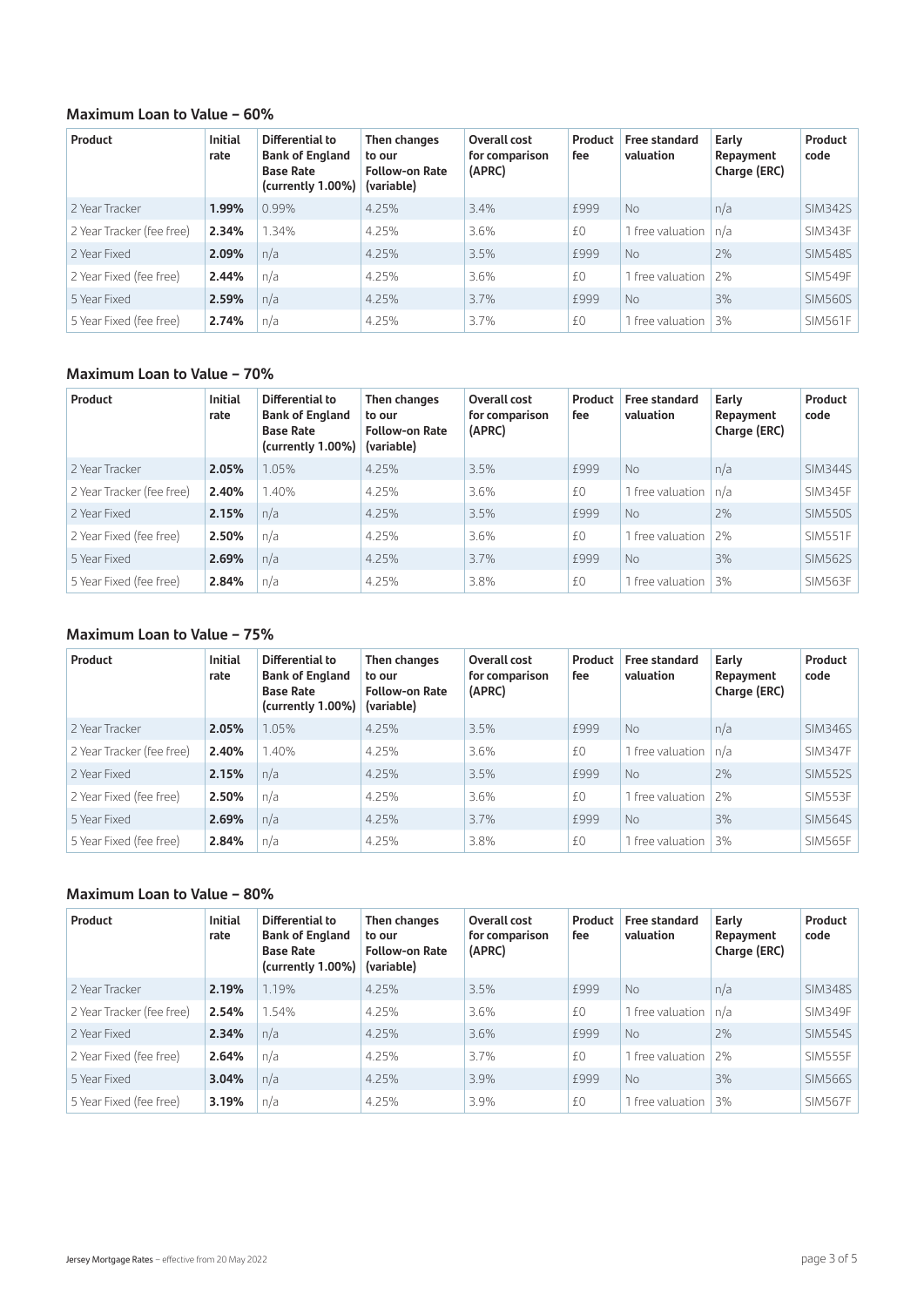# **Maximum Loan to Value – 85%**

| Product                   | <b>Initial</b><br>rate | Differential to<br><b>Bank of England</b><br><b>Base Rate</b><br>(currently 1.00%) | Then changes<br>to our<br><b>Follow-on Rate</b><br>(variable) | Overall cost<br>for comparison<br>(APRC) | Product<br>fee | <b>Free standard</b><br>valuation | Early<br>Repayment<br>Charge (ERC) | Product<br>code |
|---------------------------|------------------------|------------------------------------------------------------------------------------|---------------------------------------------------------------|------------------------------------------|----------------|-----------------------------------|------------------------------------|-----------------|
| 2 Year Tracker            | 2.35%                  | 1.35%                                                                              | 4.25%                                                         | 3.6%                                     | £999           | No.                               | n/a                                | <b>SIM350S</b>  |
| 2 Year Tracker (fee free) | 2.70%                  | 1.70%                                                                              | 4.25%                                                         | 3.7%                                     | £0             | 1 free valuation                  | n/a                                | SIM351F         |
| 2 Year Fixed              | 2.45%                  | n/a                                                                                | 4.25%                                                         | 3.6%                                     | £999           | N <sub>o</sub>                    | 2%                                 | <b>SIM556S</b>  |
| 2 Year Fixed (fee free)   | 2.80%                  | n/a                                                                                | 4.25%                                                         | 3.7%                                     | £0             | 1 free valuation                  | 2%                                 | <b>SIM557F</b>  |
| 5 Year Fixed              | 3.14%                  | n/a                                                                                | 4.25%                                                         | 3.9%                                     | <b>£999</b>    | N <sub>o</sub>                    | 3%                                 | <b>SIM568S</b>  |
| 5 Year Fixed (fee free)   | 3.29%                  | n/a                                                                                | 4.25%                                                         | 3.9%                                     | £0             | 1 free valuation                  | 3%                                 | SIM569F         |

# **Maximum Loan to Value – 90%**

| Product                   | <b>Initial</b><br>rate | Differential to<br><b>Bank of England</b><br><b>Base Rate</b><br>(currently $1.00\%$ ) | Then changes<br>to our<br><b>Follow-on Rate</b><br>(variable) | Overall cost<br>for comparison<br>(APRC) | Product<br>fee | Free standard<br>valuation | Early<br>Repayment<br>Charge (ERC) | Product<br>code |
|---------------------------|------------------------|----------------------------------------------------------------------------------------|---------------------------------------------------------------|------------------------------------------|----------------|----------------------------|------------------------------------|-----------------|
| 2 Year Tracker            | 2.64%                  | 1.64%                                                                                  | 4.25%                                                         | 3.7%                                     | £999           | No.                        | n/a                                | <b>SIM572S</b>  |
| 2 Year Tracker (fee free) | 3.00%                  | 2.00%                                                                                  | 4.25%                                                         | 3.8%                                     | £0             | 1 free valuation           | l n/a                              | <b>SIM573F</b>  |
| 2 Year Fixed              | 2.79%                  | n/a                                                                                    | 4.25%                                                         | 3.8%                                     | £999           | No.                        | 2%                                 | <b>SIM558S</b>  |
| 2 Year Fixed (fee free)   | 3.14%                  | n/a                                                                                    | 4.25%                                                         | 3.9%                                     | £0             | 1 free valuation           | 2%                                 | SIM559F         |
| 5 Year Fixed              | 3.39%                  | n/a                                                                                    | 4.25%                                                         | 4.0%                                     | £999           | No.                        | 3%                                 | <b>SIM570S</b>  |
| 5 Year Fixed (fee free)   | 3.49%                  | n/a                                                                                    | 4.25%                                                         | 4.0%                                     | £0             | 1 free valuation           | 3%                                 | SIM571F         |

### **Maximum Loan to Value – 95%**

95% pricing is indicative and subject to underwriting. Maximum loan is £750,000.

| Product                   | <b>Initial</b><br>rate | Differential to<br><b>Bank of England</b><br><b>Base Rate</b><br>(currently $1.00\%$ ) | Then changes<br>to our<br><b>Follow-on Rate</b><br>(variable) | Overall cost<br>for comparison<br>(APRC) | Product<br>fee | Free standard<br>valuation | Early<br>Repayment<br>Charge (ERC) | Product<br>code |
|---------------------------|------------------------|----------------------------------------------------------------------------------------|---------------------------------------------------------------|------------------------------------------|----------------|----------------------------|------------------------------------|-----------------|
| 2 Year Tracker (fee free) | 4.14%                  | 3.14%                                                                                  | 4.25%                                                         | 4.3%                                     | £0             | 1 free valuation $n/a$     |                                    | <b>SIM574F</b>  |
| 2 Year Fixed (fee free)   | 4.44%                  | n/a                                                                                    | 4.25%                                                         | 4.4%                                     | £0             | 1 free valuation 2%        |                                    | SIM534F         |
| 5 Year Fixed (fee free)   | 4.89%                  | n/a                                                                                    | 4.25%                                                         | 4.6%                                     | £0             | 1 free valuation 3%        |                                    | <b>SIM547F</b>  |

### **Buy to Let Mortgages**

| <b>Maximum</b><br><b>Loan to Value</b><br>(LTV) | <b>Initial</b><br>rate | Differential to<br><b>Bank of England</b><br><b>Base Rate</b><br>(currently 1.00%) | Then changes<br>to our<br><b>Follow-on Rate</b><br>(variable) | Overall cost<br>for comparison<br>(APRC) | Product<br>fee | Free standard<br>valuation | Early<br>Repayment<br>Charge (ERC) | Product<br>code |
|-------------------------------------------------|------------------------|------------------------------------------------------------------------------------|---------------------------------------------------------------|------------------------------------------|----------------|----------------------------|------------------------------------|-----------------|
| 2 Year Tracker Rates                            |                        |                                                                                    |                                                               |                                          |                |                            |                                    |                 |
| 50%                                             | 2.59%                  | 1.59%                                                                              | 4.25%                                                         | 3.7%                                     | £1,499         | No.                        | n/a                                | BTL028S         |
| 60%                                             | 2.64%                  | 1.64%                                                                              | 4.25%                                                         | 3.7%                                     | £1,499         | No.                        | n/a                                | BTL029S         |
| 75%                                             | 2.84%                  | 1.84%                                                                              | 4.25%                                                         | 3.8%                                     | £1,499         | <b>No</b>                  | n/a                                | BTL030S         |
| 2 Year Fixed Rates                              |                        |                                                                                    |                                                               |                                          |                |                            |                                    |                 |
| 50%                                             | 2.74%                  | n/a                                                                                | 4.25%                                                         | 3.7%                                     | £1,499         | No                         | 2%                                 | BTL052S         |
| 60%                                             | 2.84%                  | n/a                                                                                | 4.25%                                                         | 3.8%                                     | £1,499         | No.                        | 2%                                 | BTL053S         |
| 75%                                             | 3.04%                  | n/a                                                                                | 4.25%                                                         | 3.9%                                     | £1,499         | No                         | 2%                                 | BTL054S         |
| <b>5 Year Fixed Rates</b>                       |                        |                                                                                    |                                                               |                                          |                |                            |                                    |                 |
| 50%                                             | 3.29%                  | n/a                                                                                | 4.25%                                                         | 3.8%                                     | £1,499         | <b>No</b>                  | 3%                                 | BTL055S         |
| 60%                                             | 3.45%                  | n/a                                                                                | 4.25%                                                         | 3.8%                                     | £1,499         | <b>No</b>                  | 3%                                 | BTL056S         |
| 75%                                             | 3.70%                  | n/a                                                                                | 4.25%                                                         | 3.9%                                     | £1,499         | <b>No</b>                  | 3%                                 | BTL057S         |